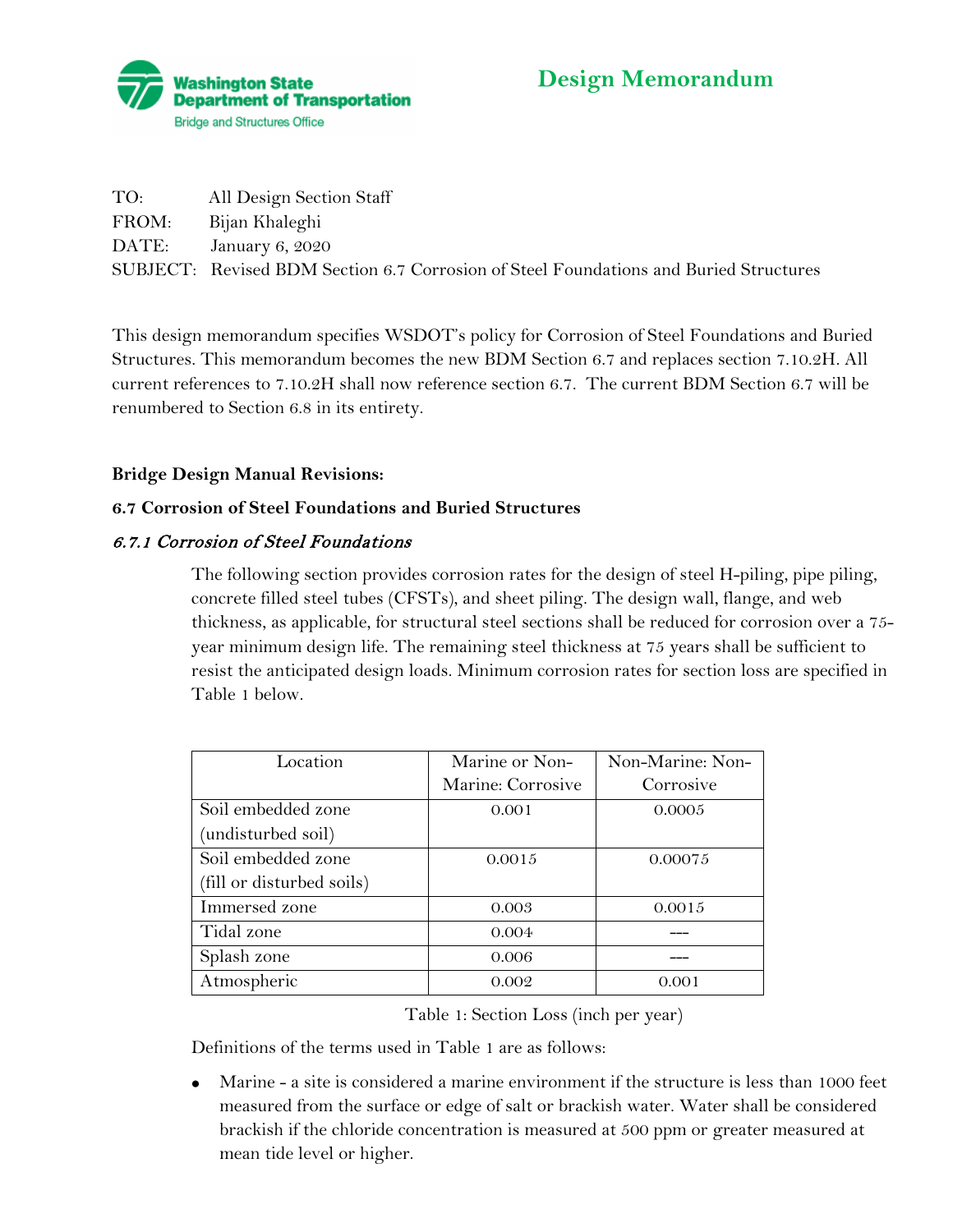- Non-Marine: Corrosive a non-marine site is greater than 1000 feet from salt or brackish water and is considered corrosive if one or more of the following conditions exist based on representative soil and/or water samples:
	- 1. The chloride concentration is 500 ppm or greater,
	- 2. The sulfate concentration is 1500 ppm or greater,
	- 3. The pH is 5.5 or less.

If none of the following conditions exist, the site is considered non-marine: noncorrosive. Refer to Section 6.7.2.1 for information on appropriate testing procedures.

- Immersed zone portion of structural steel element which is continuously immersed or submerged in water. Immersed non-marine: non-corrosive are environments with fresh water or are tested and found not to meet the marine or non-marine: corrosive values.
- Tidal zone portion of structural steel element in a marine environment between the Mean Lower Low Water (MLLW) and the Mean High Water (MHW) based on the MLLW Datum.
- Splash zone portion of structural steel element in a marine environment located above the MHW plus five additional feet or as otherwise determined for a specific site.
- Atmospheric portion of structural steel element above the splash zone or above ground line as applicable.

The section loss for H-piling and sheet piling shall be doubled to account for both surfaces being exposed. The interior surface of pipe piling and CFSTs are assumed to be sealed by concrete fill or a soil plug, which prevents sufficient oxygen to support significant corrosion. A micro-pile is considered a subset of pipe piles.

The corrosion rates are based on information published in the CALTRANS March 2018, Corrosion Guidelines, version 3.0, the FHWA NHI-16-009 Design and Construction of Driven Pile Foundations - Volume I, and the Washington State Ferries Terminal Design Manual, 2016.

A site-specific assessment should be performed to determine if a site is considered marine, non-marine: corrosive, or non-corrosive. If a site investigation is not performed, the values for a marine/non-marine: corrosive site shall be used. Sampling of a site for corrosion assessment requires samples of the soil and/or water to be obtained from both the surface and subsurface materials to ensure representation of the strata at the site. Water samples in flowing streams and rivers shall not be taken when the water level is elevated due to storm conditions as they may dilute the chemical concentrations.

The potential for scour need not be considered when choosing a design corrosion rate as it relates to zones of exposure. It is assumed any significant scour would be repaired and the applicable zone of a structural element would not be changed. However, if abrasion on the section is a concern, additional wall thickness should be considered. Refer to the discussion on abrasion in Section 6.7.2.5 for more guidance.

A protective coating may be applied to the structural steel sections to increase the corrosion protection. If a coating is utilized, then the section loss corrosion is assumed to begin at the end of the effective life of the coating. Coating effective life is generally assumed to be 15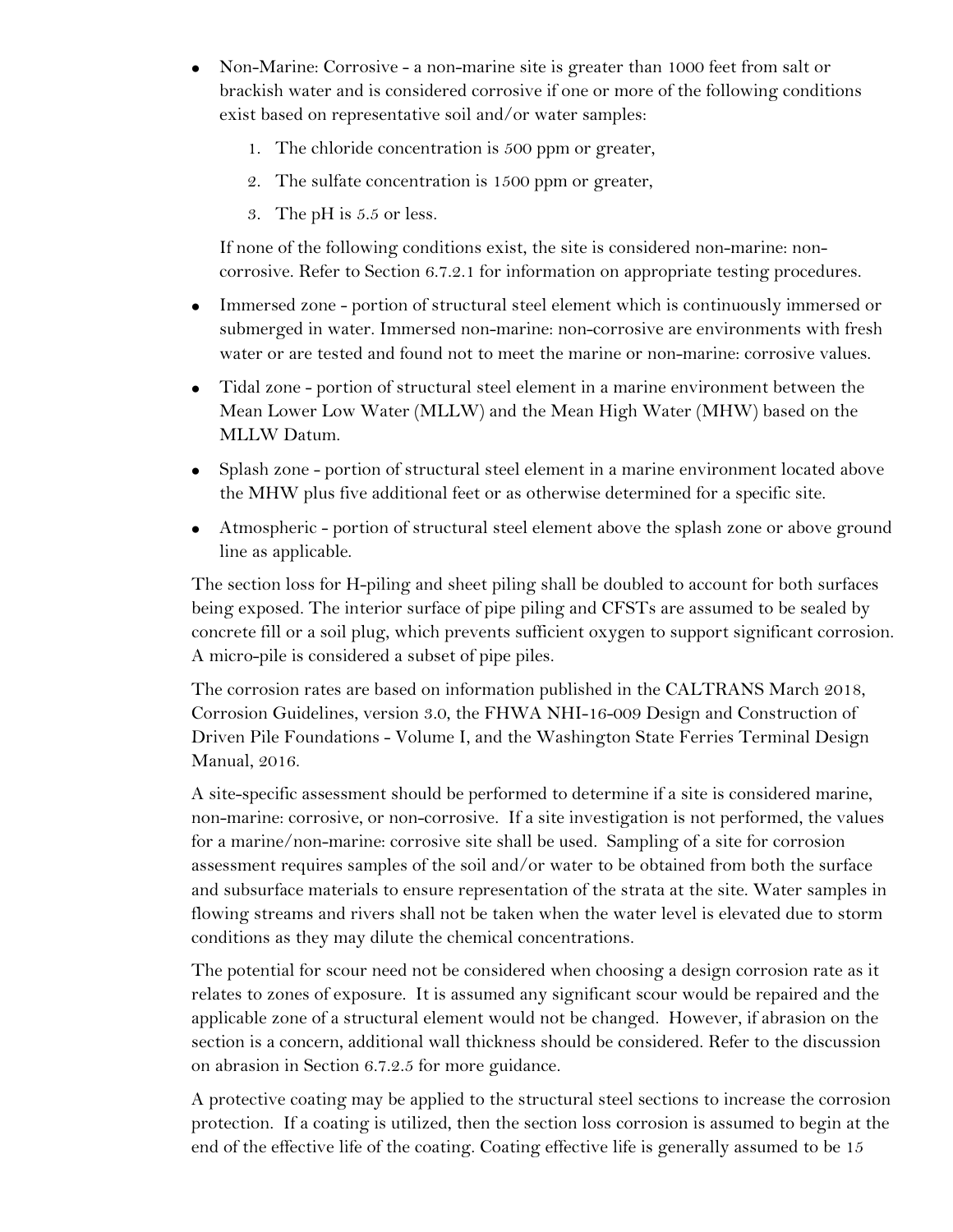years. An appropriate coating system shall be specified to withstand damage from handling and driving. Contact the WSDOT Steel Specialist for recommendations on paint systems and coating thicknesses for use on steel piling.

# 6.7.2 Corrosion and Abrasion of Metal Buried Structures

Metal buried structures consist of steel or aluminum structural plate pipes, arches, and boxes and shall be designed in conformance with Section 12 of the AASHTO LRFD Bridge Design Specifications. Once a structural shape, size, material, and gage are selected, the designer shall perform a service life analysis to ensure a minimum structure service life of 75 years is provided. Issues affecting the service life include corrosive action of the exterior and interior environments and abrasive action of the hydraulic flow adjacent to the structure.

## **6.7.2.1 Corrosion**

The design service life analysis shall include a check on both the outside or backfill and the inside or water side environments to determine which governs.

The characteristics of the soil and water in contact with the structure that can contribute to corrosion include, but are not limited to, soluble salts, sulfates, soil and water resistivity, soil and water pH, and the presence of oxygen.

During design, corrosion investigations of in-situ soils, fill material (native or imported) to be used as backfill, soils/materials to be used inside the buried structure and any water flowing into or around the structure shall be performed. Soils shall meet the requirements of Standard Specification 6-20.3(6).

Soil and water sampling and testing procedures shall follow the requirements of the following or other approved test protocol:

- 1. WSDOT T 417 (resistivity and pH of soil and water)
- 2. CALTRANS Test 643 (resistivity of soil and water)
- 3. AASHTO T 288 (resistivity of soil)
- 4. AASHTO T 289 (soil pH)
- 5. AASHTO T 290 (sulfate in soil)
- 6. AASHTO T 291 (chloride in soil)
- 7. ASTM D 1293 (water pH)
- 8. CALTRANS Test 417 (soil and water sulfate content)
- 9. CALTRANS Test 422 (soil and water chloride content)

Water samples shall not be taken when the water level is elevated due to storm conditions as this may dilute chemical concentrations.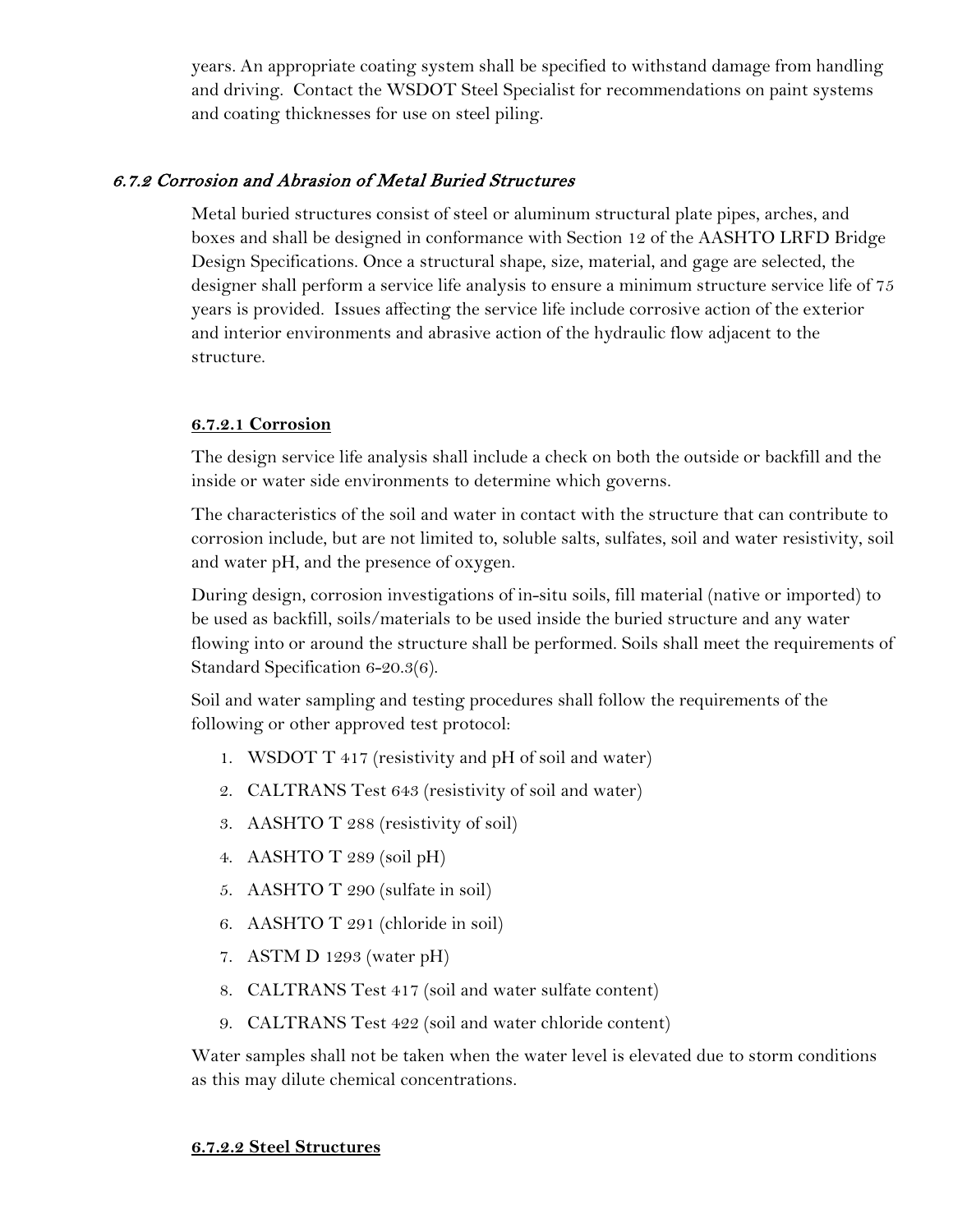For galvanized steel buried structures, once the controlling pH and resistivity values of the environment are determined, the designer shall utilize the chart in Figure 1 to determine the estimated service life of the structure. The chart is based on 18 gage galvanized sheet steel. If a gage thicker than 18 is used, the thickness factor table within the chart can be used as a multiplier on the estimated service life.

Note: CALTRANS developed thickness modification factors up to 8 gage, which were then interpolated out to 1 gage by CONTECH Engineered Solutions. Thicknesses greater than 1 gage shall use the factors for 1 gage.

If the estimated service life is less than 75 years, additional thickness shall be added beyond what is required for structural demands to achieve the 75 year service life.

For aluminized steel buried structures, using aluminum-coated (Type 2) sheet steel in accordance with AASHTO M274, the service life and resistance to corrosion is generally more than galvanized steel structures. A similar chart and methodology can be used for aluminum coated structures and is found in Figure 2. The chart is based on 16 gage aluminized sheet steel. If a gage thicker than 16 is used, the thickness factor table within the chart can be used as a multiplier on the estimated service life. The service life is based on years to first perforation.

Aluminum-coated steel structures should generally only be used when environmental conditions have a pH between 5 and 9 and a resistivity greater than 1500 ohm-cm. Recent studies documented in the National Corrugated Steel Pipe Association (NCSPA) Pipe Selection Guide indicated that 14 gage aluminum-coated structures can achieve over 75 year service life in these environmental conditions. The WSDOT Hydraulics manual also recommends aluminum-coated pipe only be used with pH between 5 and 8.5 and soil resistivity greater than 1000 ohm-cm. These recommendations are based on assumed 50 year service life.

#### **6.7.2.3 Aluminum Alloy Structures**

Aluminum alloy plate has been shown to be more resistant to corrosion than either galvanized or aluminized steel. A chart for determining service life, similar to that for galvanized and aluminized steel, is located in Figure 3. The chart is based on 16 gage aluminum alloy plate and as with the aluminum-coated chart, the service life is based on years to first perforation. The chart was developed for aluminum pipe (Al-Clad 7072/3004) but is applicable to aluminum structural plate (5050 alloy).

Aluminum alloy plate structures should generally only be used when environmental conditions have a pH between 4.5 and 9 and a resistivity greater than 500 ohm-cm. There is no upper limit on resistivity as soft water is not a concern.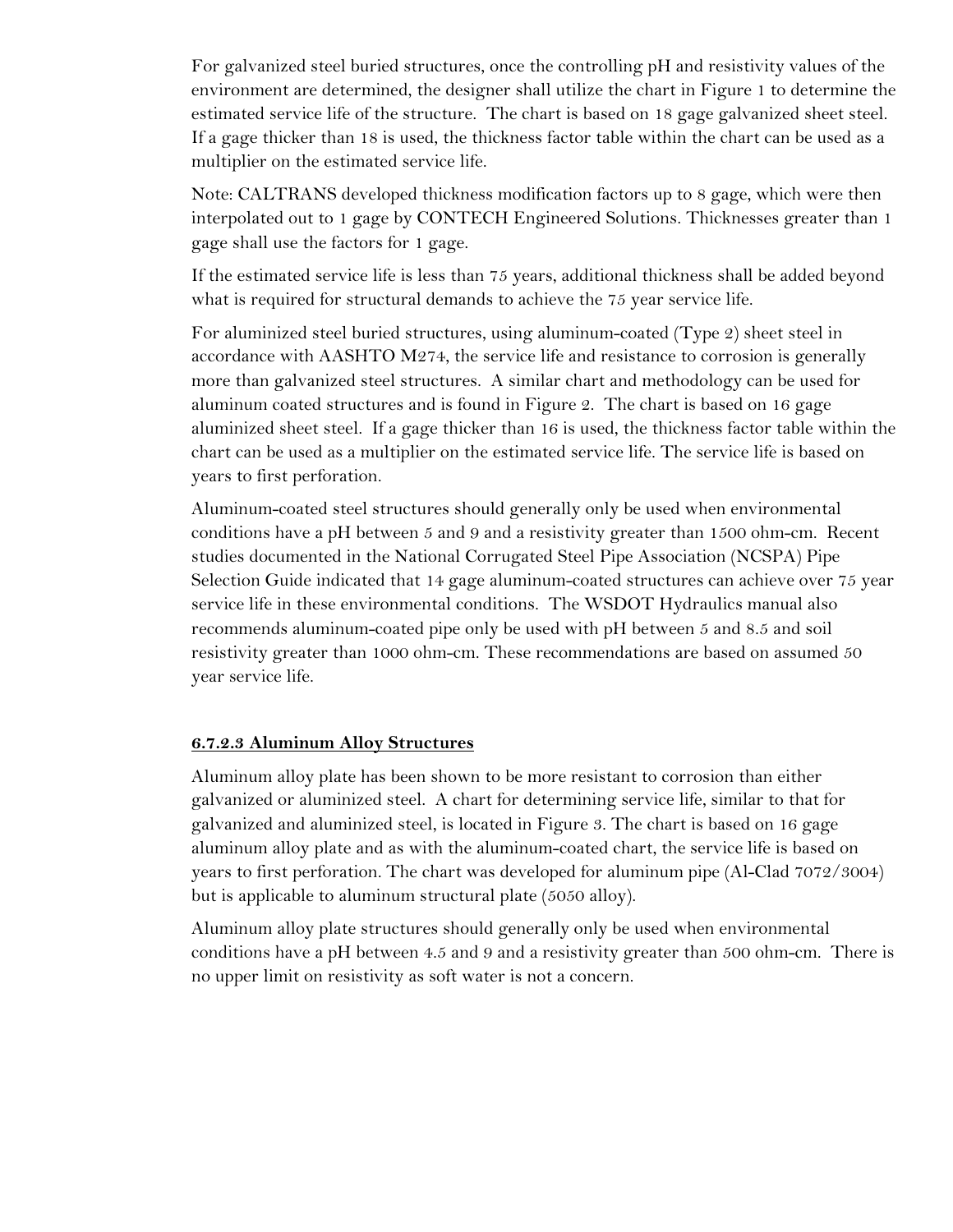

**Figure 1**: Chart for Estimating Average Invert Life for 18 Gage Plain Galvanized Buried Structures (CALTRANS Highway Design Manual/CONTECH Structural Plate Design Guide)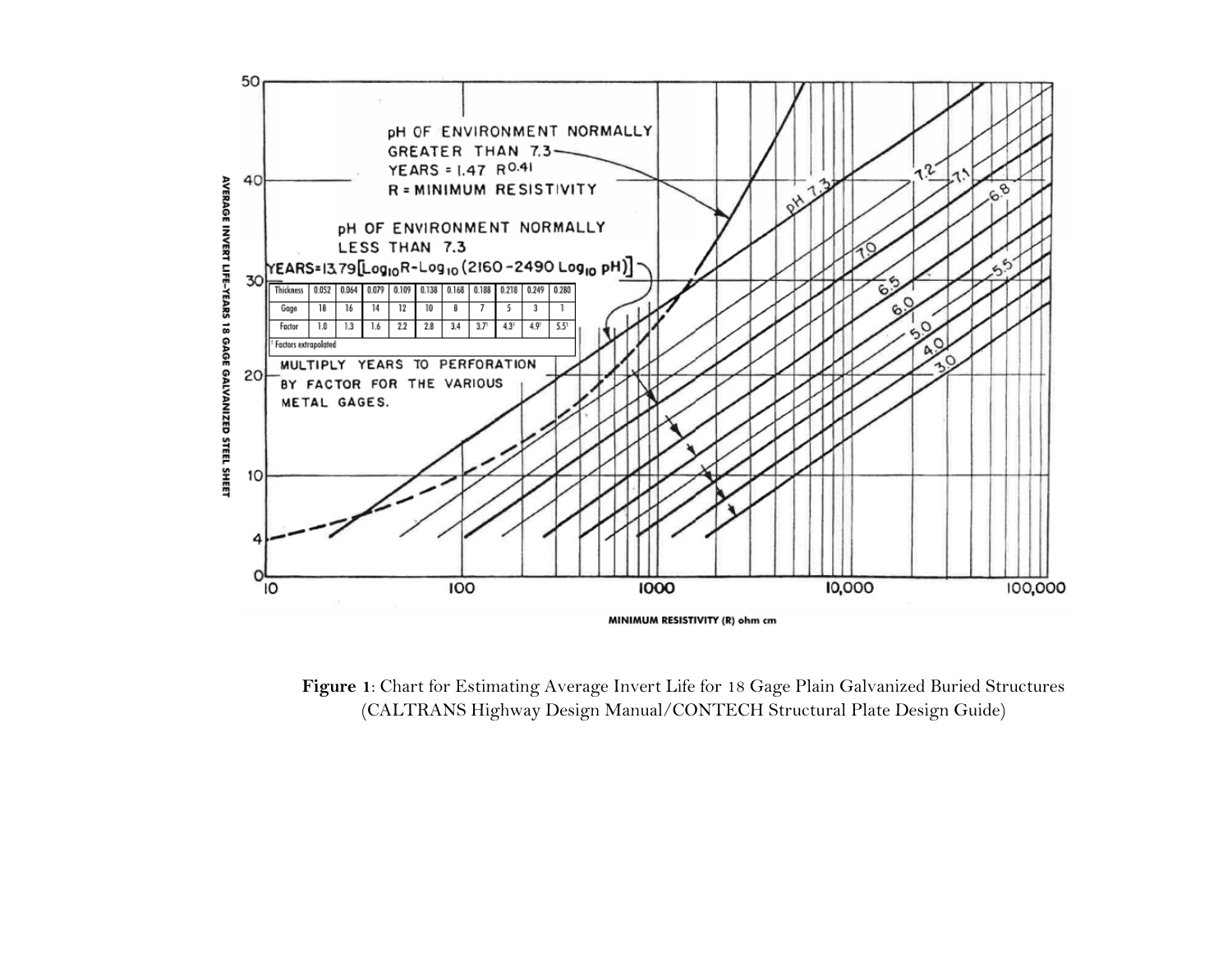

Minimum Resistivity (R) - Ohm cm

**Figure 2**: Chart for Estimating Average Invert Life for 16 Gage Aluminized Steel Buried Structures (Florida DOT Drainage Design Guide, 2019)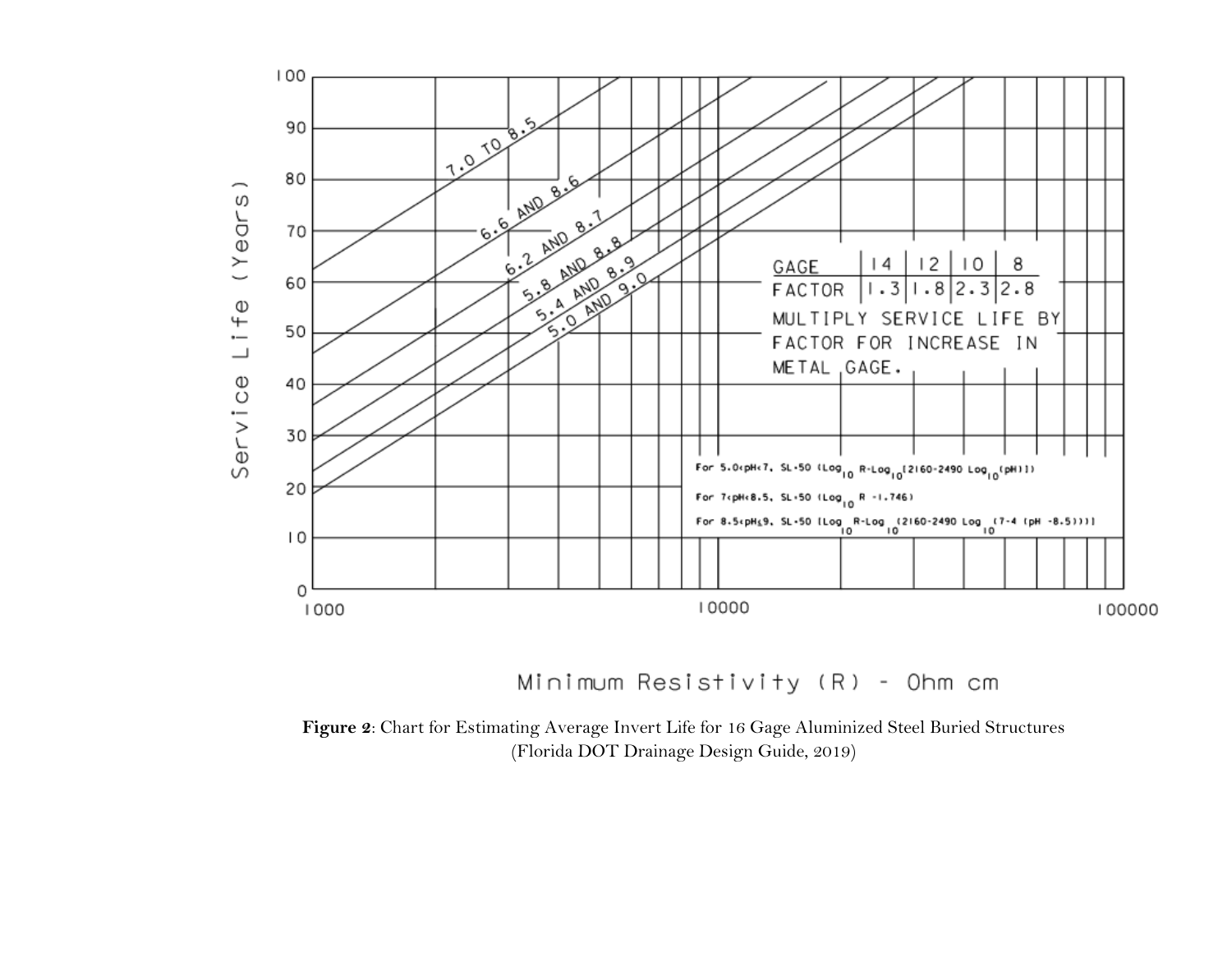

Minimum Resistivity (R) - Ohm cm

**Figure 3**: Chart for Estimating Average Invert Life for 16 Gage Aluminum Alloy Buried Structures (Florida DOT Drainage Design Guide, 2019)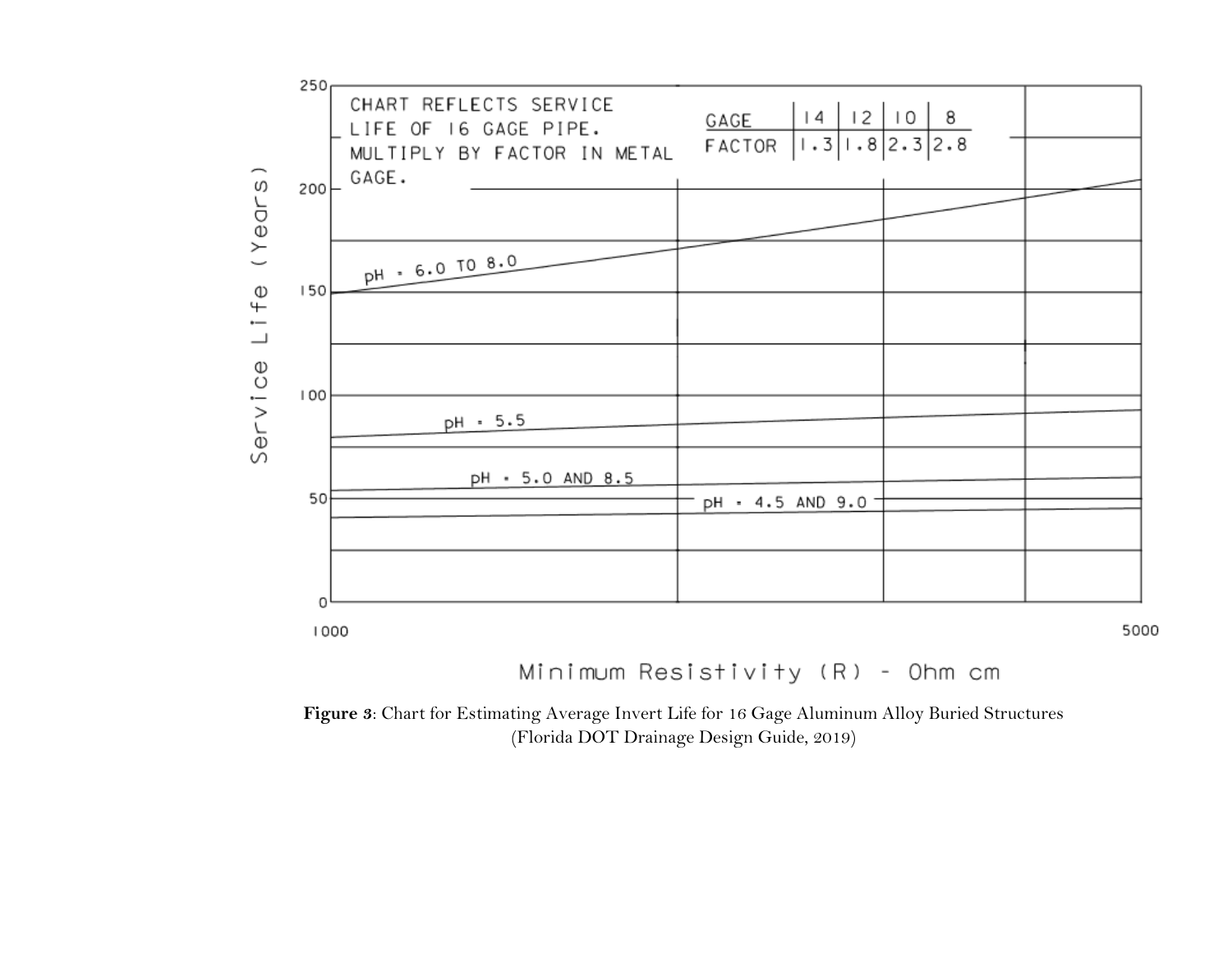#### **6.7.2.4 Alternative Coatings and Mitigation for De-icing Salts**

Alternate coatings for buried metal structures, such as polymer, asphalt, concrete linings, and others are also available but are not discussed in detail in this section. The designer will need to evaluate the corrosion and abrasive potential and select the appropriate coating to achieve a 75 year service design life. If a coating is utilized, then the section loss corrosion and/or abrasion is assumed to begin at the end of the effective life of the coating. Any alternative coating selected shall be approved by the WSDOT Bridge Design Office.

When de-icing salts are used on a regular basis on the roadway above the buried structure, consideration should be given to providing a polymeric membrane over the structure or other means to direct and shed water away from the top of the structure. Methods for mitigating de-icing salts shall be approved by the WSDOT Bridge Design Office. Regional WSDOT Maintenance staff shall be consulted to determine the type and frequency of deicing salts used for the site specific location.

#### **6.7.2.5 Abrasion**

In addition to service life analysis for corrosion, abrasion of the invert and side walls shall be investigated. The designer shall consider the potential for lateral stream migration when considering abrasion on side walls. Abrasion risk and mitigation shall be considered the same for galvanized or aluminized steel and for aluminum plate structures. Three factors that must combine to cause abrasion include:

- 1. Abrasive bed load
- 2. Sufficient stream velocity to carry the bed load
- 3. Flow duration and frequency

The WSDOT Hydraulics Manual (M23-03.06, 2019) provides guidelines for abrasion levels and the general site characteristics, which are described below:

- 1. Level 1 Nonabrasive: areas of little or no bed load and very low velocities of 3 feet per second (fps) or less. Slopes are generally less than 1%. This condition can be assumed for the soil side of the structure.
- 2. Level 2 Low abrasive: areas of minor bed loads of sand, silts and clays with velocities less than 6 fps and slopes generally range from 1% to 2%.
- 3. Level 3 Moderate abrasive: areas of moderate bed loads of sand and gravel with stone sizes up to approximately 3 inches and velocities between 6 and 15 fps. Slopes generally range from 2% to 4%.
- 4. Level 4 Severe abrasive: areas of heavy bed loads of sand, gravel, and rock with stone sizes up to 12 inches and larger and velocities exceeding 15 fps. Slopes are generally greater than 4%.